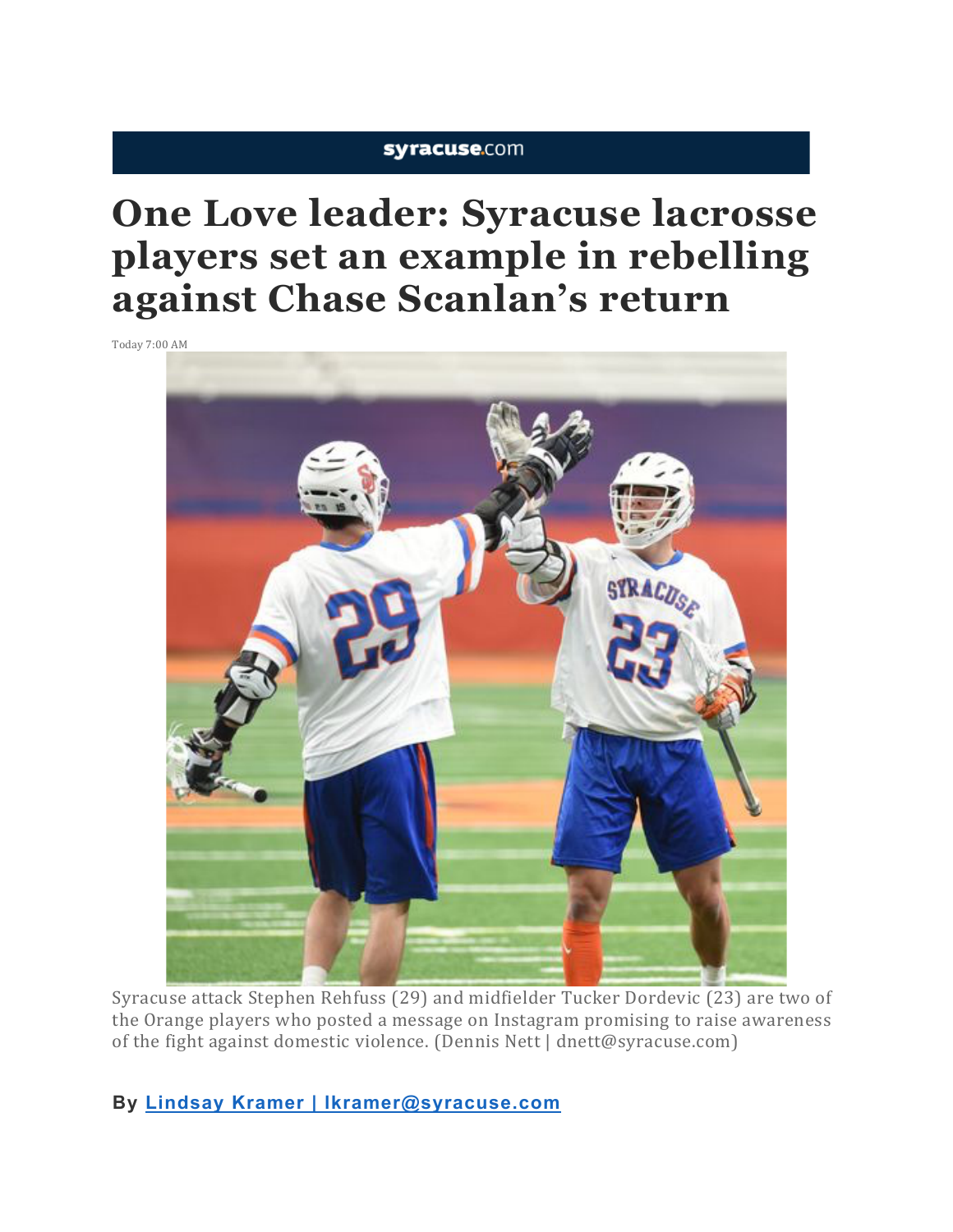Syracuse, N.Y. — Katie Hood watched last week as Syracuse University and its lacrosse team grappled with a domestic violence investigation.

It took her back nearly 11 years to the day a Virginia women's lacrosse player was killed by her boyfriend, a lacrosse player, too. The message in 2021: We're making progress, but still have a ways to go.

Hood is the CEO of the One Love Foundation, a group formed after the murder of Yeardley Love in 2010 by her boyfriend, a Virginia lacrosse player.

Hood was heartened from afar by the response of the Syracuse players who took a stand against their teammate, Chase Scanlan, and in support of domestic violence victims.

She felt they showed courage in threatening to walk out of practice instead of practicing with Scanlan, who is at the center of a domestic violence investigation. Her group sent a supportive message to the players last weekend after rebellion came to light.

Since then, dozens of SU players have posted a statement on Instagram promising to raise awareness in the fight against domestic violence and shared a link to donate to the One Love Foundation. It's a small but important step in the push for overall change, Hood said.

"This story is getting attention, but three women a day will be killed by their partners in this country. And those stories don't all necessarily get attention," Hood said. "So I have a very keen awareness that this issue is big and it's everywhere."

The issue has hovered over the SU program since Scanlan was suspended from the team two weeks ago for what head coach John Desko later said was "violating team rules and expectations."

Scanlan was involved in what campus police labeled a domestic incident a day before he was suspended by the team, according to law enforcement sources and people familiar with the case. No one has been charged in the matter and no specific allegation has surfaced publicly, though the case is still under investigation.

Scanlan has since been reinstated to the team but last week practiced alone because his teammates refused to take the field with him. Scanlan did not travel for SU's previous two games at Virginia and Notre Dame, and his playing status remains murky for Friday's game against Robert Morris in the Carrier Dome.

"The first thing that comes to mind is I felt like, honestly, I thought it's working," Hood said of her reaction to the walkout. "I think there's such an important role for men in this conversation. Men as friends, men as allies, men as folks who speak up.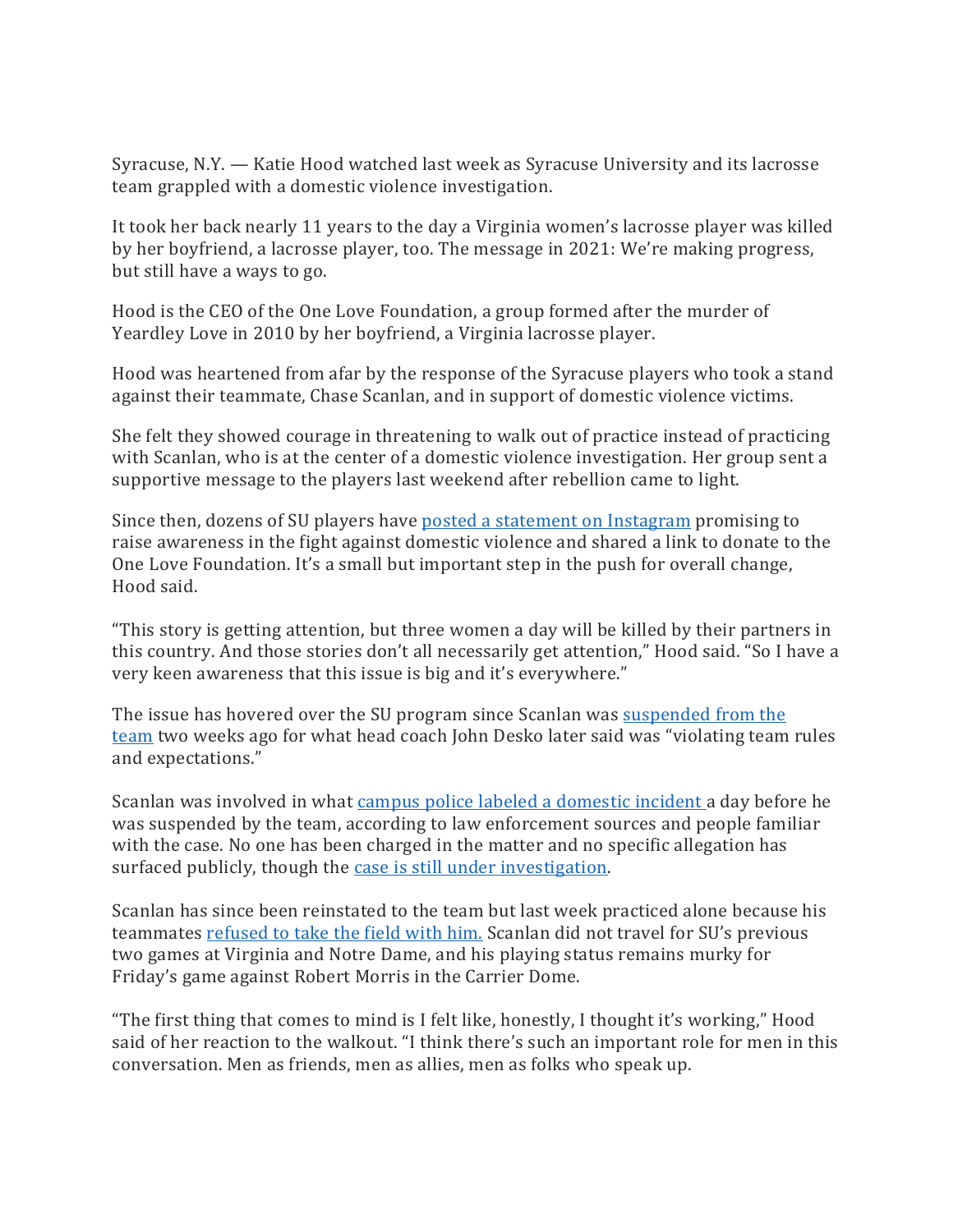"And so I think I was struck by that, and the courage that it takes to do that. Not knowing any of these guys myself, these things are not easy to do, and I found it courageous."

Messages were left for SU players for comment about the social media posts supporting One Love, but none were returned.

One Love tracked the developments at Syracuse over the past couple of weeks and posted a statement on Instagram while the team was preparing to suit up at Notre Dame. One Love called the players' actions "exactly what this world needs."

"One Love stands with members of the Syracuse men's lacrosse team who are protesting reinstatement of their teammate following allegations of abuse and violence," it read. "Their courage and willingness to stand for what's right are inspiring and exactly what this world needs. Their actions give us hope that when people know the signs of an unhealthy relationship they will stand up, step in, and help ensure a dangerous situation doesn't become a tragedy."

The One Love Foundation was founded shortly after Yeardley Love's death. Love was found dead in her apartment, and her ex-boyfriend, UVA men's lacrosse player George Huguely, was arrested and found guilty of Love's murder.

During his trial, investigators revealed several other instances of domestic violence in the relationship. The case drew national attention and prompted calls for increased domestic violence vigilance.

The One Love organization hired staffers in 2014 and now has 41 employees, five regional offices and hundreds of volunteers across the country. The core of its mission is to help people recognize the signs of healthy and unhealthy relationships and get help for domestic violence victims.

"When I saw those posts, I think the No. 1 thing I thought was they see us as a trusted resource," Hood said of Syracuse's players. "And I really liked the language they used around what they play for now and that they're in the process of continuously learning."

Hood said when the organization began, its main target for workshops and seminars were colleges. She said One Love came to Syracuse for an across-the-board athletic department presentation in 2016. Since then, One Love has begun directing its efforts toward high school and middle school audiences to get their messages out to a younger group.

Hood said she has not heard from anyone at SU since the Scanlan incident but stressed the organization's resources always remain available to the school and other colleges.

"This is an issue, domestic violence, that thrives in the dark. People are ashamed," she said. "They don't know how to talk about it. We think it's not our business. And, honestly, people die as a result. I'm not saying anything about this specific case. But the point is,